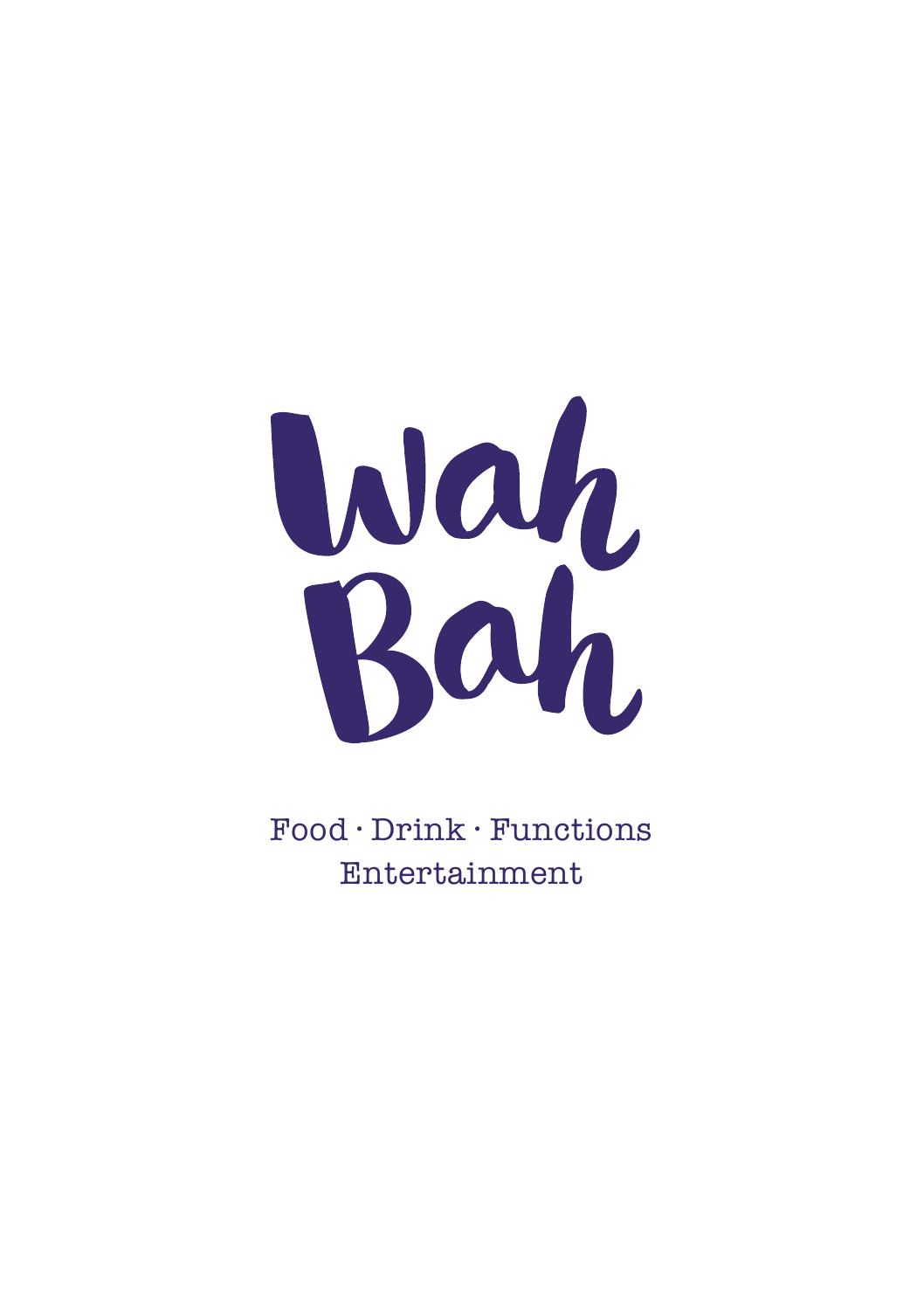## **Cocktails**

|                                                                                                 | Single<br>Player | Multi<br>Player |
|-------------------------------------------------------------------------------------------------|------------------|-----------------|
| Caramel Cream Espresso Martini                                                                  | 20               | 38              |
| Baileys, Mr Black Coffee, 42 Below vodka, Caramel Syrup                                         |                  |                 |
| Espresso Martini                                                                                | 18               | 34              |
| Mr Black Coffee, 42 Below Vodka, Licor 43                                                       |                  |                 |
| Sours                                                                                           | 18               | 34              |
| Mixed with Fresh Lemon juice and Egg Whites, your choice of liquor to                           |                  |                 |
| mix it with of Amaretto, Liquor 43, St Germain, Pavan, Garnished with<br>dehydrated lemon wheel |                  |                 |
| Long Island                                                                                     | 20               | 38              |
| Eristoff vodka, Tanquary Gin, Bacardi Rum, Cointreau Tequila,                                   |                  |                 |
| Fresh lemon juice, topped up with Coke, Garnished with fresh lemon                              |                  |                 |
| Pornstar Martini                                                                                | 20               | 38              |
| Passoa, Vanilla Vodka, Lemon Juice, Passionfruit                                                |                  |                 |
| Lychee Martini                                                                                  | 18               | 34              |
| Paraiso, Eristoff Vodka, Lychee Syrup                                                           |                  |                 |
| Peach please                                                                                    | 18               | 34              |
| Bacardi rum, Peach schnapps, blue curacao, Lemon juice, apple juice,                            |                  |                 |
| Egg Whites, garnished with dehydrated lemon wheel                                               |                  |                 |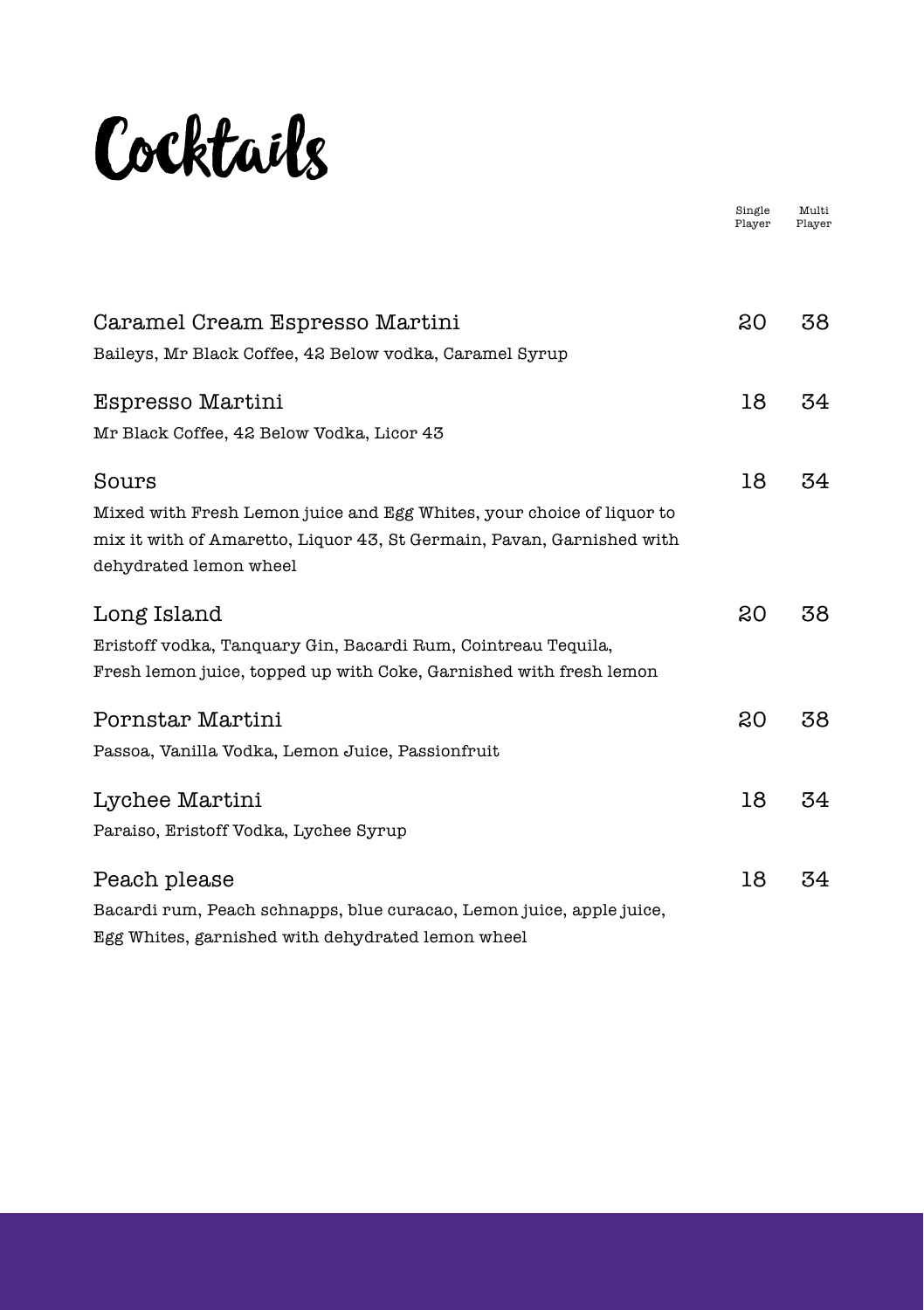|                                                                                                                        | Player | Player |
|------------------------------------------------------------------------------------------------------------------------|--------|--------|
| Tropical Bliss<br>Licor 43, malibu, pineapple juice, lemon juice, Egg Whites,<br>garnished with dehydrated lemon wheel | 18     | 34     |
| Toblerone<br>Frangelico, baileys, kahlua garnished with chocolate powder                                               | 20     | 38     |
| Affogato<br>Vanilla Ice cream, shot of fresh espresso                                                                  | 8      |        |
| - With your choice of liquor, Frangelico, Baileys, Kahlua                                                              | 16     |        |
| Patron Margarita<br>Patron silver, Cointreau, lime juice, garnished with dehydrated lime wheel                         | 20     |        |
| Patron Paloma Margarita<br>Patron Reposado, Grapefruit soda, lime juice                                                | 20     |        |
| Patron Watermelon Margarita<br>Patron Anejo, Watermelon syrup, Lime Juice                                              | 22     |        |

 $^\ast$  Aquafaba can be Substituted for Egg Whites on request  $^\ast$ 



Single

Multi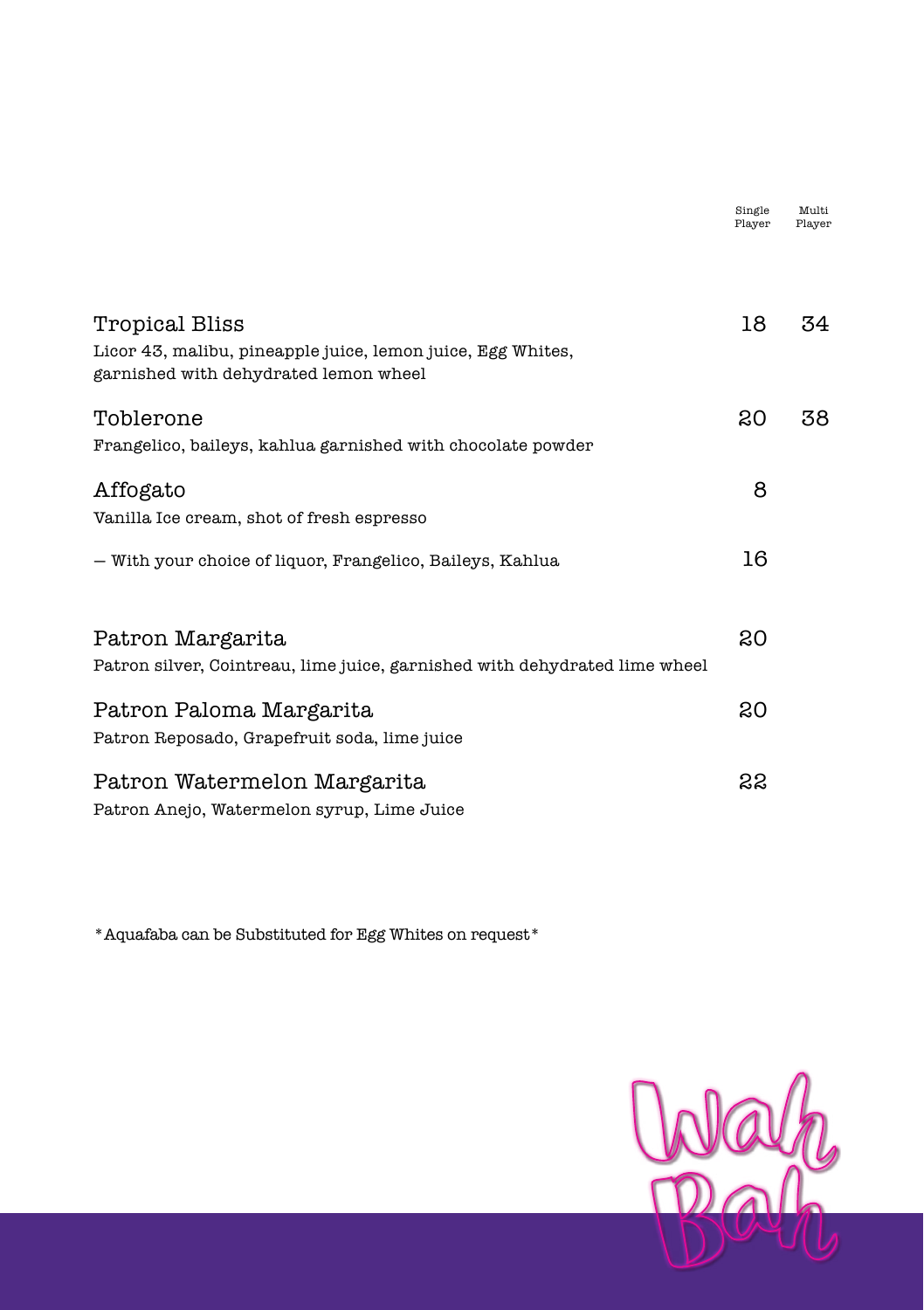Alcohol Free Cocktails

| Non-Alc Mojito<br>Non-Alcoholic Rum, Mint Syrup, soda garnished with mint and lime | 14 |
|------------------------------------------------------------------------------------|----|
|                                                                                    |    |
| Wah-Wah Mule                                                                       | 14 |
| Non-alcoholic Gin, Cranberry, Ginger Beer garnished with lime                      |    |
| Lavendar Spritz                                                                    | 14 |
| Lavendar syrup, Soda, Non-alcoholic Pink-Gin, Non-alc sparkling wine               |    |
| Gin Sour                                                                           | 14 |
| Non-Alcoholic Gin, Lemon Juice, simple syrup                                       |    |
|                                                                                    |    |
| Amaretto Sour                                                                      | 14 |
| Non-Alcoholic Amaretto, Lemon Juice, simple syrup                                  |    |

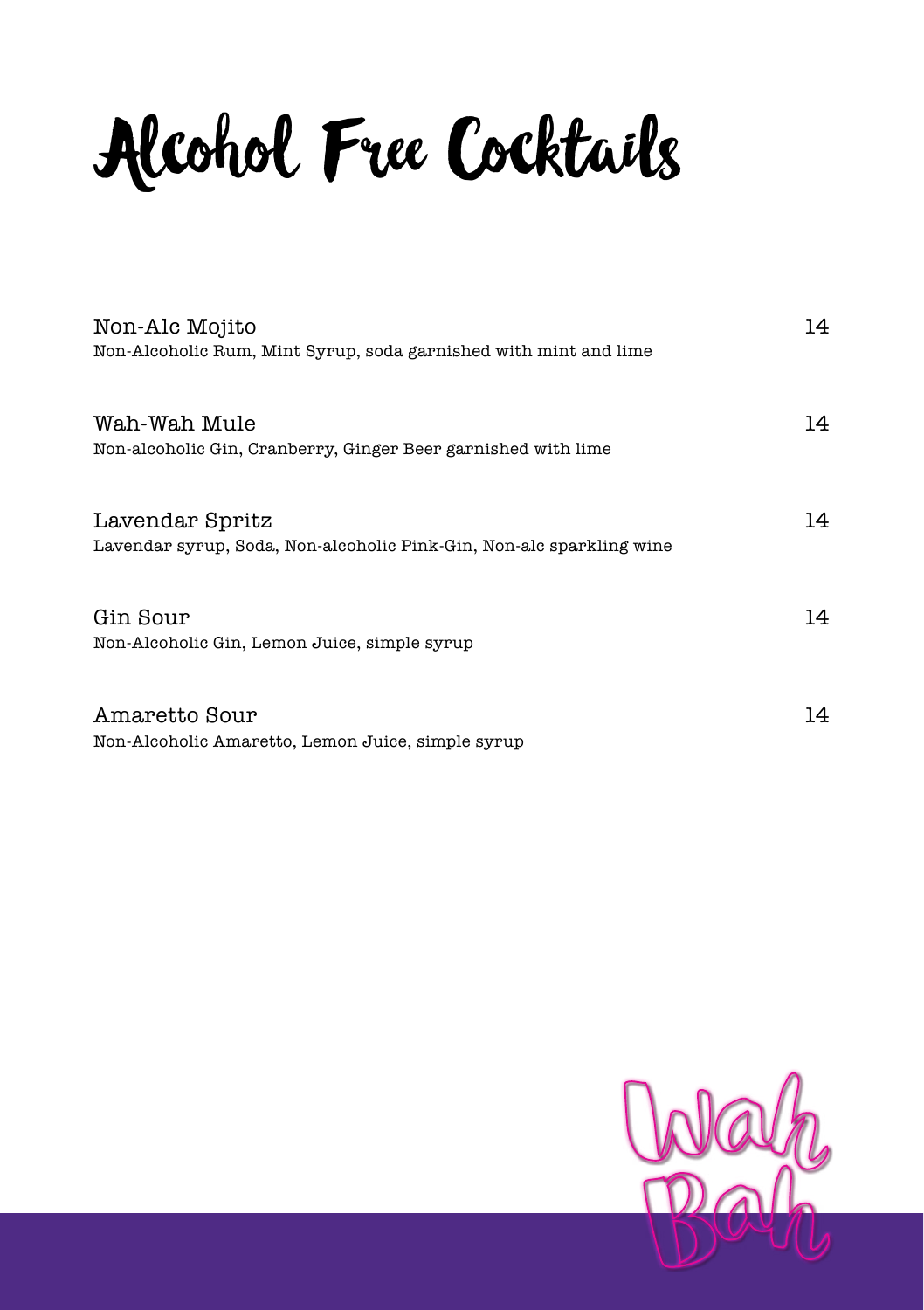Tap Beer · Cider

|                                        | Sch. | Pint |
|----------------------------------------|------|------|
| Little Creatures Pacific Ale   Geelong | 10   | 12.5 |
| Pipsqueak Cider   Geelong              | 9    | 11   |
| Little Creature Furphy Crisp   Geelong | 9    | 11   |
| Kirin   Japan                          | 10   | 12.5 |
| Mood Dog Raspberry Seltzer   Melbourne | 12   | 14   |
| Hahn Super Dry   NSW                   | 9    | 11   |
| White Rabbit Dark Ale   Geelong        | 10   | 12.5 |
| James Squire Ginger Beer   Geelong     | 12   | 14   |

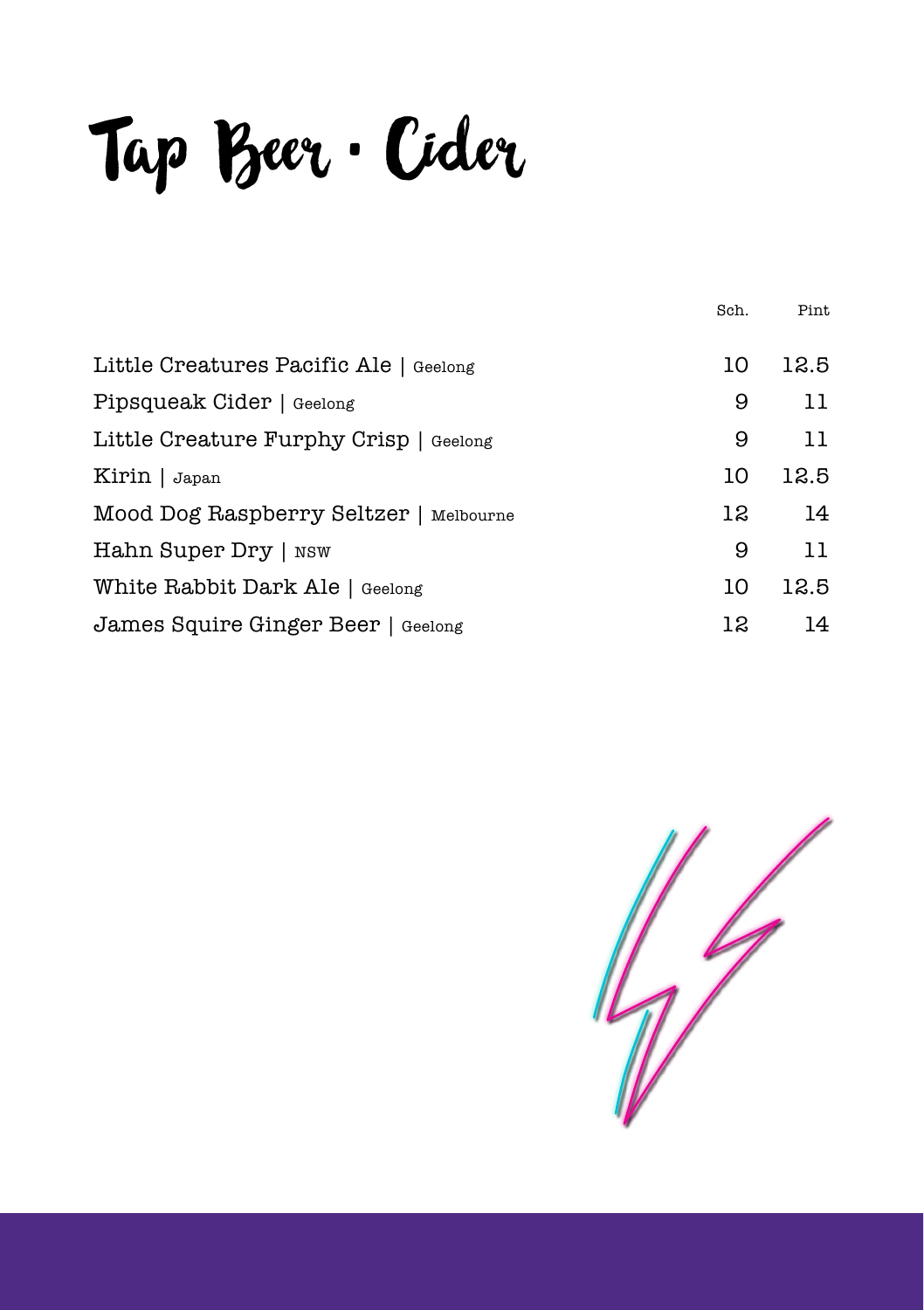## Bottles & Cans

#### **Australian**

| Southwest Brewing Co. Colonial Sour   Melbourne, Vic | 12  |
|------------------------------------------------------|-----|
| James Boags Premium Light   Tasmania                 | 6   |
| Little Creatures Rodgers Mid   Geelong, Vic          | 7.5 |
| Melbourne Bitter 375mL Tinnie   Victoria             | 9.5 |
| Crown Lager   Australia                              | 9.5 |
| Byron Bay Premium Larger   Byron Bay                 | 9   |
| White Rabbit Dark Ale Stubbies Geelong               | 10  |
| Flying Brick Draught Cider can   Bellarine Peninsula | 10  |
| Flying Brick Pear Cider can   Bellarine Peninsula    | 10  |

#### **Imported**

| Heineken   Netherlands  |     |
|-------------------------|-----|
| Asahi Super Dry   Japan | 10  |
| Corona   Mexico         | 9.5 |

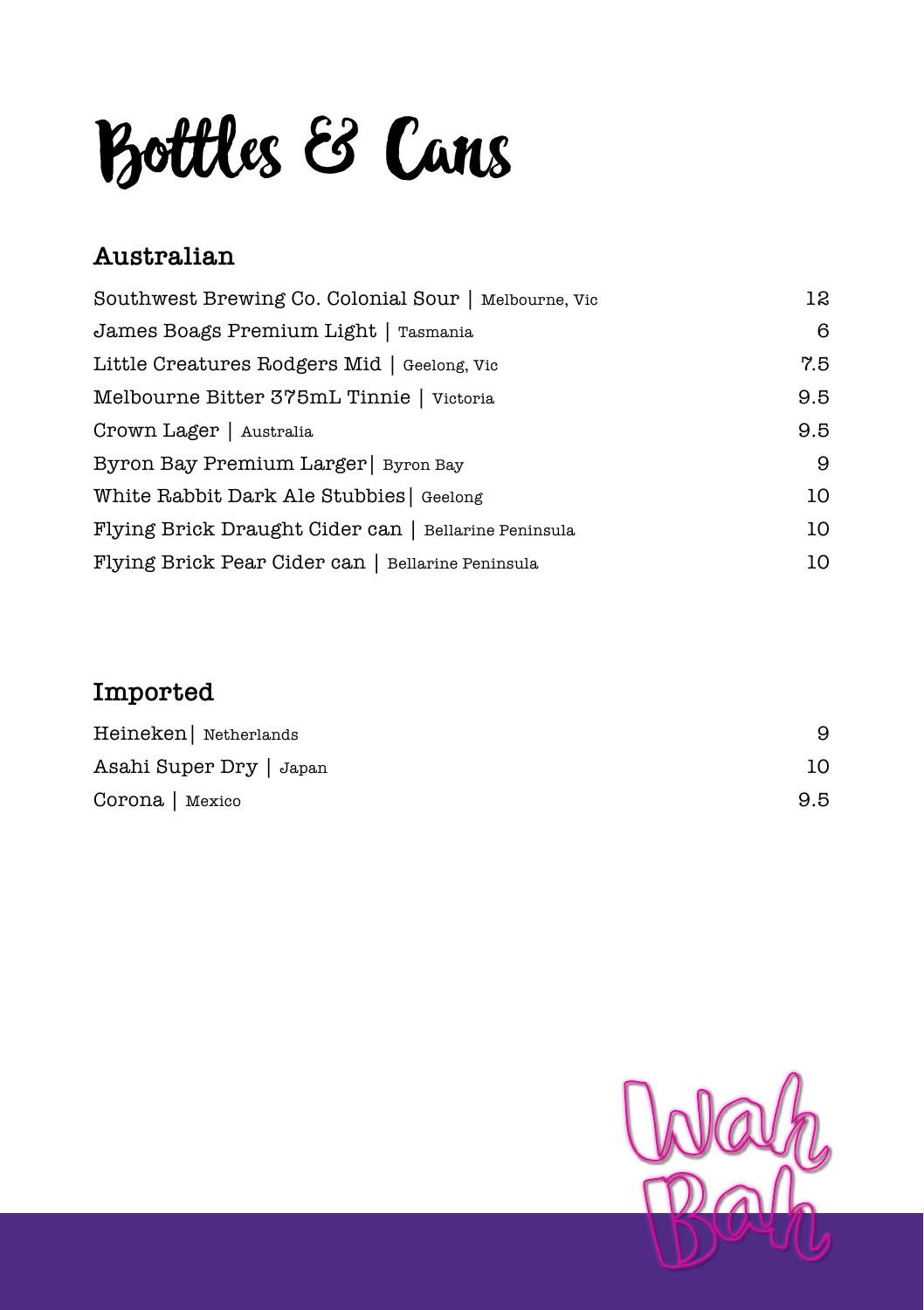White Wine

|                                                         | Gl  | Btl |
|---------------------------------------------------------|-----|-----|
| Sparkling                                               |     |     |
| NV Veuve Tailhan   France                               | 8.5 | 40  |
| Jack Rabbit 'Blanc De Blanc'   Bellarine Peninsula, Vic |     | 55  |
| The Guardian Angel   Adelaide, SA                       | 11  | 52  |
| Ca Di Alte Prosseco   Italy                             | 9.5 | 48  |
| Champagne                                               |     |     |
| NV Veuve Cliquot Brut   France                          |     | 145 |
| NV Louis Roderer Brut Premier   France                  |     | 150 |
| Moscato                                                 |     |     |
| Fiore Pink Moscato   NSW                                | 9   | 43  |
| Sauvignon Blanc                                         |     |     |
| Harvest Moon   Malborough, NZ                           | 10  | 45  |
| Shaw & Smith   Adelaide, SA                             |     | 58  |
| Pyke and Joyce   Adelaide, SA                           |     | 60  |
| The Pass   Malborough, NZ                               | 9   | 43  |
| Blends / Other                                          |     |     |

| Bests Great Western Gentle Blend   victoria |  | 80 |
|---------------------------------------------|--|----|
|---------------------------------------------|--|----|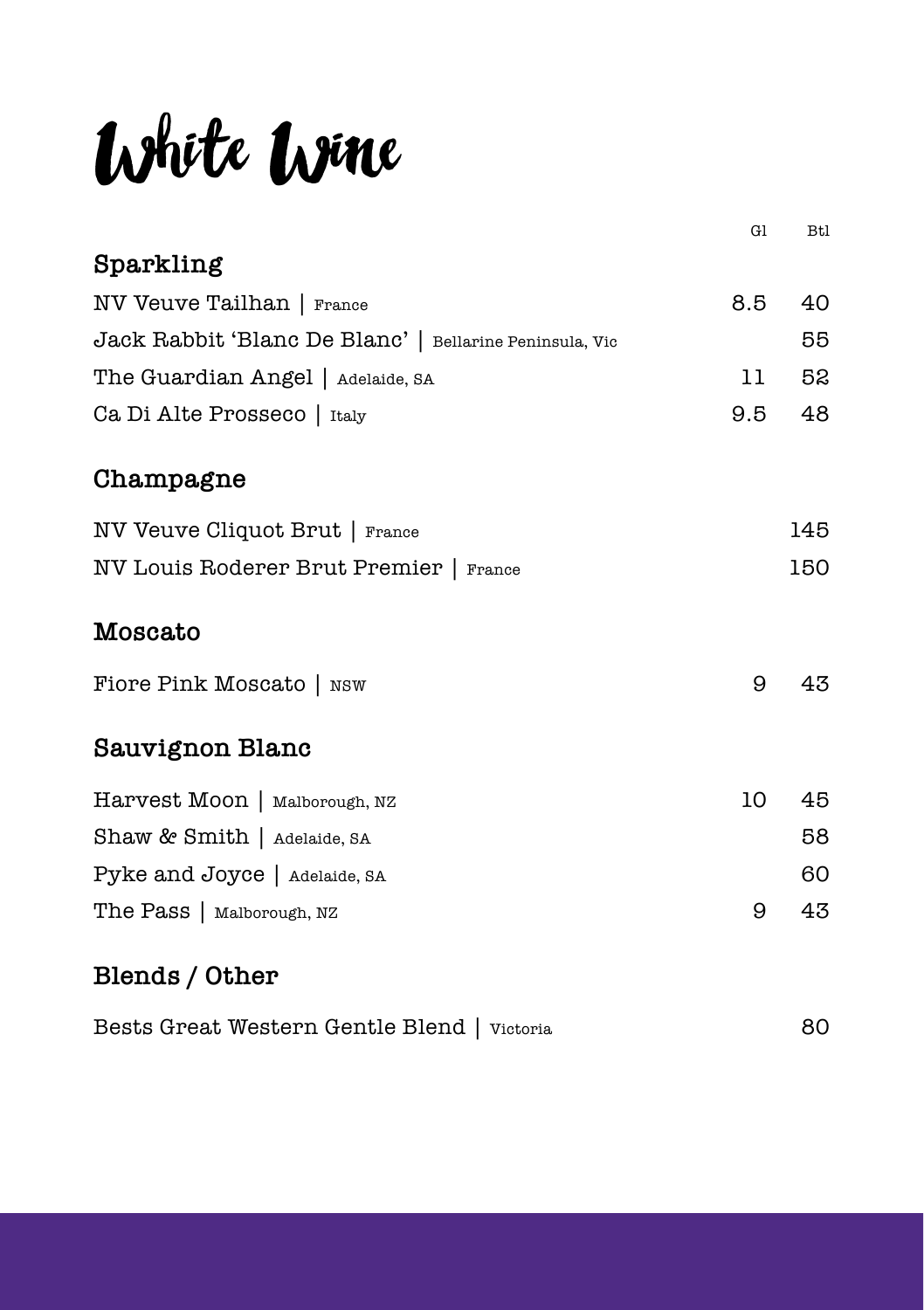White Wine

|                                          | Gl | Btl |
|------------------------------------------|----|-----|
| Chardonnay                               |    |     |
| Mt Duneed   Geelong, Vic                 | 9  | 45  |
| Shaw + Smith M3   Adelaide Hills         |    | 75  |
| Tolpuddle   Tasmania                     |    | 120 |
| <b>Pinot Gris</b>                        |    |     |
| The Pass   New Zealand                   | 9  | 40  |
| Riesling                                 |    |     |
| Sandpiper Riesling   South Australia     | 12 | 50  |
| Rosé                                     |    |     |
| $AIX$   France                           | 14 | 65  |
| Pikes Sangiovese Rosé   Clare Valley, SA | 12 | 58  |

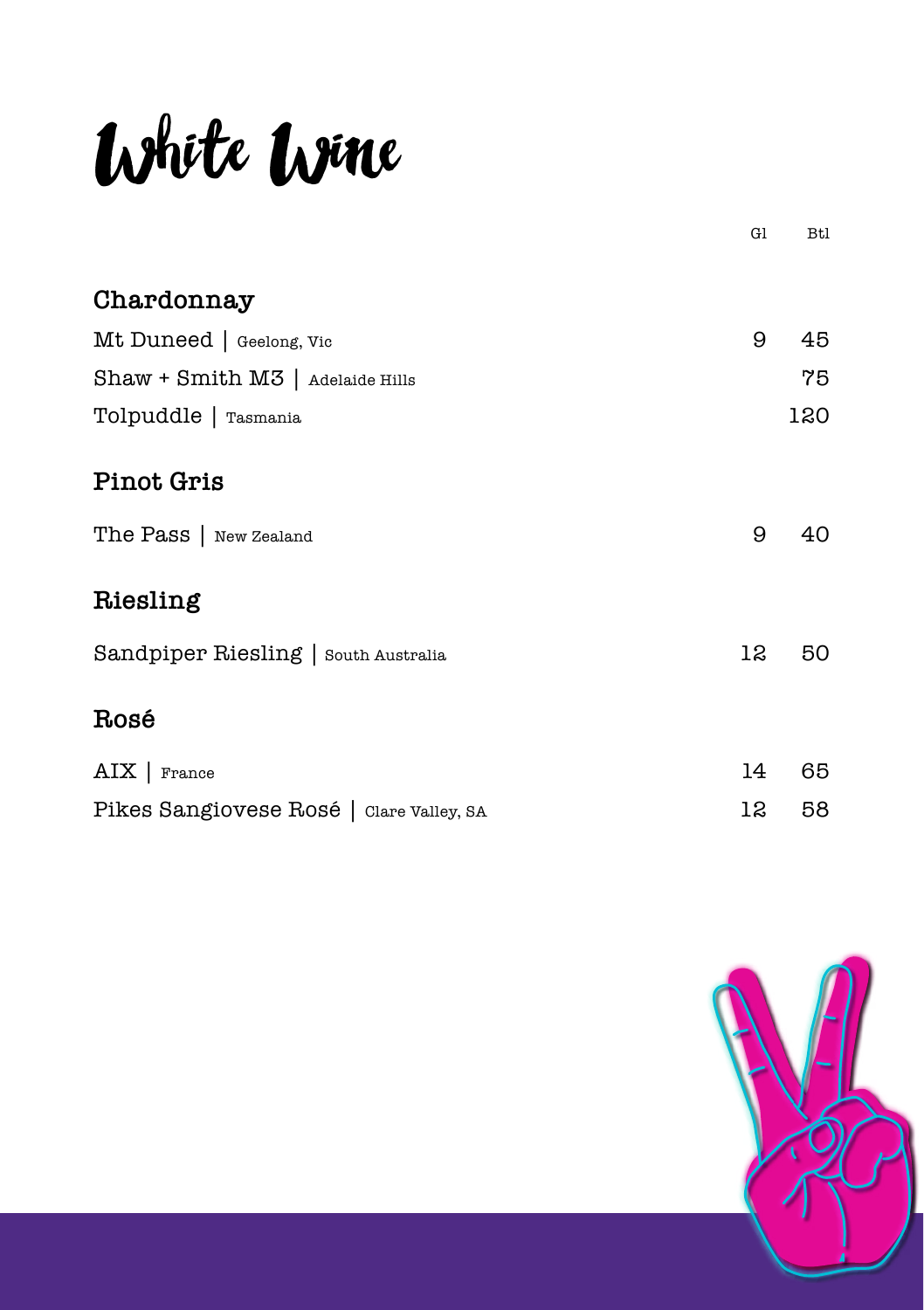# Red Wine

|                                               | <b>G</b> l | Btl |
|-----------------------------------------------|------------|-----|
| <b>Pinot Noir</b>                             |            |     |
| Mt Duneed   Geelong, Vic                      |            | 50  |
| Jack Rabbit   Bellarine Peninsula, Vic        | 11         | 52  |
| Hesketh   South Australia                     | 10         | 55  |
| Mazzini   Geelong                             |            | 69  |
| Shiraz                                        |            |     |
| Harvest Moon   Heathcote, Vic                 | 9          | 42  |
| Angles Peak   Adelaide, SA                    |            | 50  |
| Cape Barren Old Vine   McLaren Vale, SA       | 12.5       | 75  |
| Yangarra   McLaren Vale, SA                   |            | 80  |
| Other                                         |            |     |
| Phillip Shaw   Orange, NSW                    | 9          | 40  |
| MOJO 03 Cabernet Sauvignon   McLaren Vale, SA | 12         | 50  |
| Grenache   McLaren Vale, SA                   |            | 55  |
| Mesta Tempranillo   Spain                     | 10         | 42  |
| Golden Orb Sparkling Shiraz   Coonawarra, SA  |            | 55  |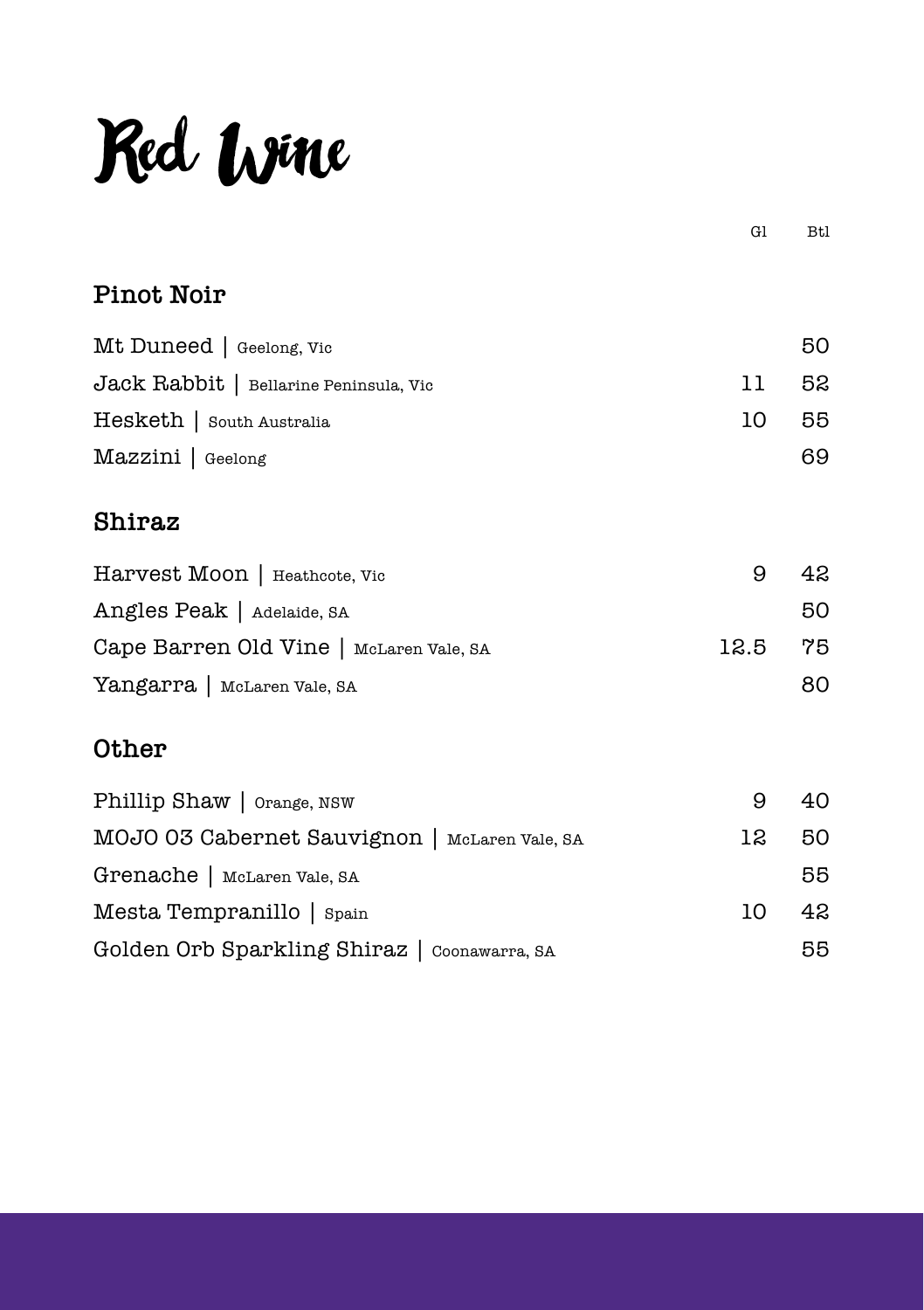

#### **Aperitif / Liqueur**

| Aperol   Italy               | 9   |
|------------------------------|-----|
| Campari   Italy              | 9   |
| Pimm's   England             | 9   |
| Cointreau   Italy            | 9   |
| Frangelico   Italy           | 9   |
| Kahlua   Mexico              | 9.5 |
| Baileys   Ireland            | 9.5 |
| Barbaresso Ouzo   Greece     | 9   |
| Amaretto   Italy             | 9   |
| Midori   Japan               | 9   |
| Opal Nera Black   Italy      | 9.5 |
| Chambord   France            | 9   |
| Paraiso   France             | 9   |
| Licor 43   Spain             | 9.5 |
| Pavan   France               | 9.5 |
| Jägermeister   Germany       | 10  |
| Mr Black   Australia         | 11  |
| Green Fairy   Czech Republic | 12  |

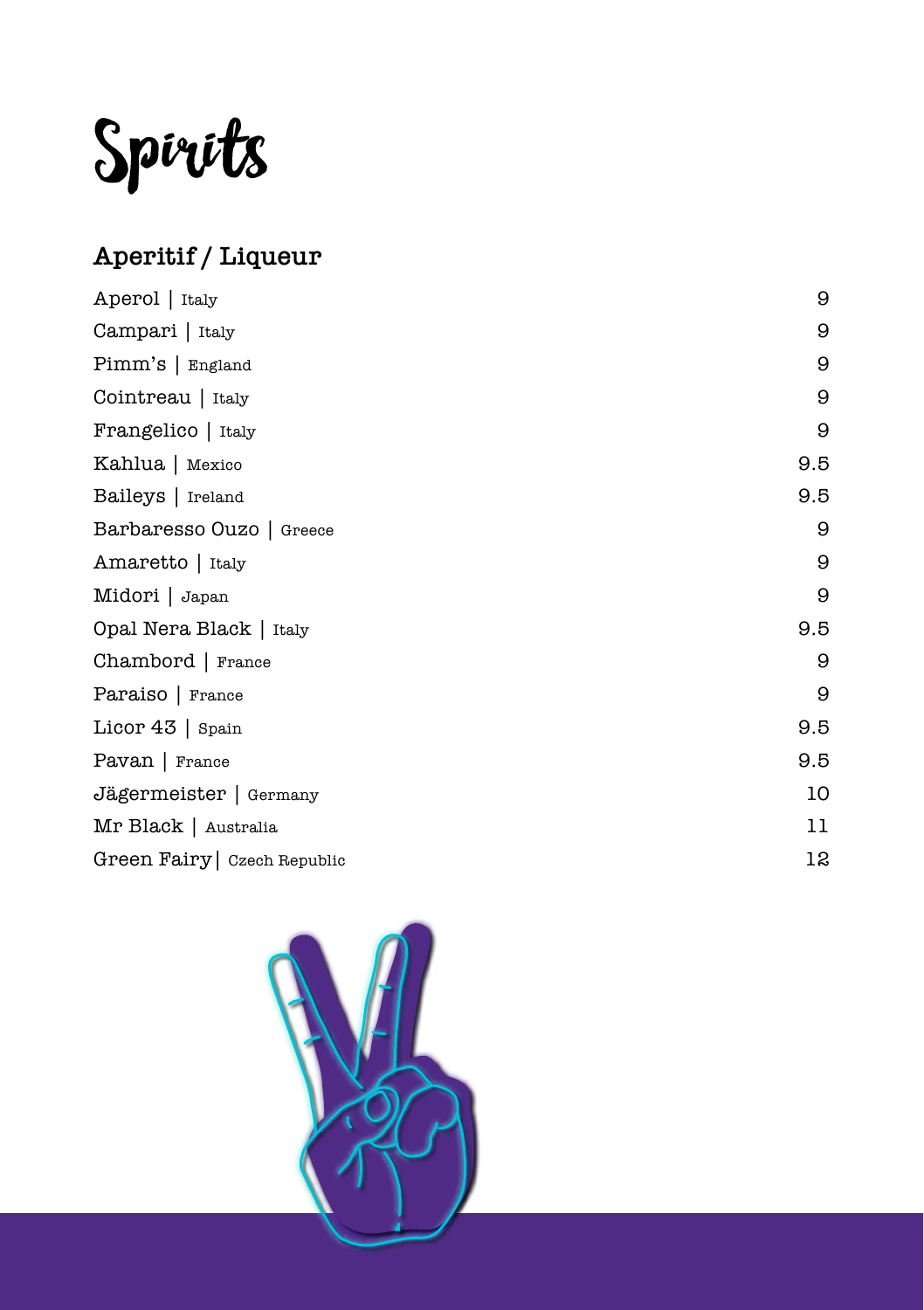

# Spirits

#### **Vodka**

| Eristoff   Georgia  | 9   |
|---------------------|-----|
| Smirnoff   Russia   | 9.5 |
| Grey Goose   France | 11  |
| 42 Below   NZ       | 12  |
| Haku   Japanese     | 12  |

#### **Gin**

| Tanqueray   England                   | 9  |
|---------------------------------------|----|
| Hayman Sloe Gin   England             | 10 |
| Hendricks   England                   | 12 |
| Teddy & the Fox   Bellarine Peninsula | 14 |
| Old Dogger   Bellarine Peninsula      | 14 |
| Guvvos   Great Ocean Road             | 12 |
| Raspberry   Great Ocean Road          | 12 |

#### **Bourbon / Whiskey**

| Makers Mark   United States                 | 9  |
|---------------------------------------------|----|
| Jim Beam   United States                    | 9  |
| Southern Comfort   United States            | 9  |
| Jack Daniels   United States                | 9  |
| Fireball   Canada                           | 11 |
| Woodsford Reserve Double Oak   Kentucky, US | 13 |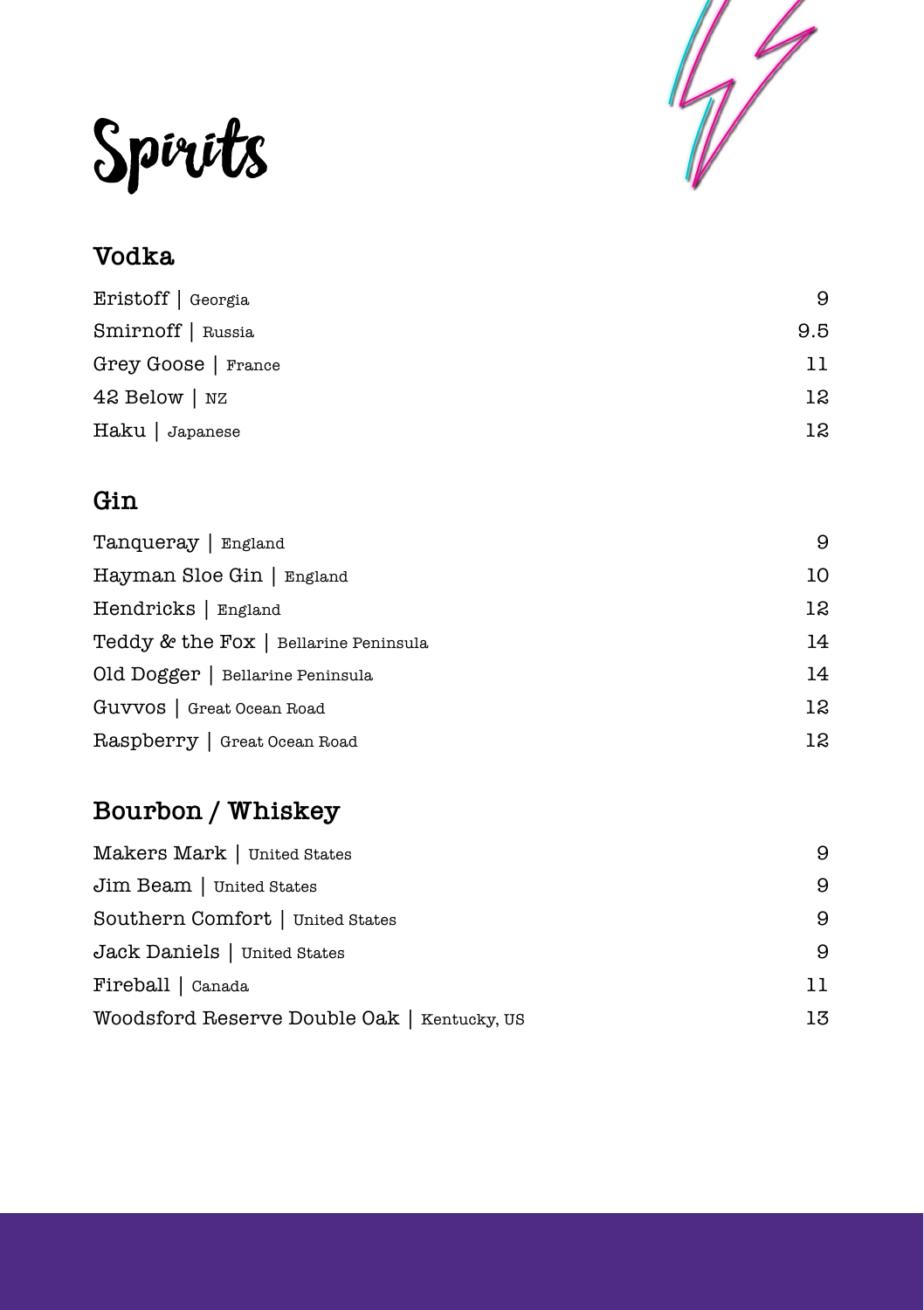Spirits

#### **Rum**

| Bundaberg   Australia              | 9   |
|------------------------------------|-----|
| Bacardi Carta Blanca   Puerto Rico | 9   |
| Malibu   Caribbean                 | 10. |
| Captain Morgan 'Spiced'   England  | 10  |
| Kraken 'Black Spiced'   Caribbean  | 11  |
| Mount Gay   Barbados               | 10  |

#### **Tequila**

| Cazadores Reposado   Mexico | 9   |
|-----------------------------|-----|
| Don Julio Reposado   Mexico | 10. |
| Patron Silver   Mexico      | 12  |
| Patron Anejo   Mexico       | 18. |
| Patron Reposado   Mexico    | 15. |

#### **Brandy / Cognac**

| St Remy VSOP   France  |  |
|------------------------|--|
| Hennessy VS   France   |  |
| Hennessy VSOP   France |  |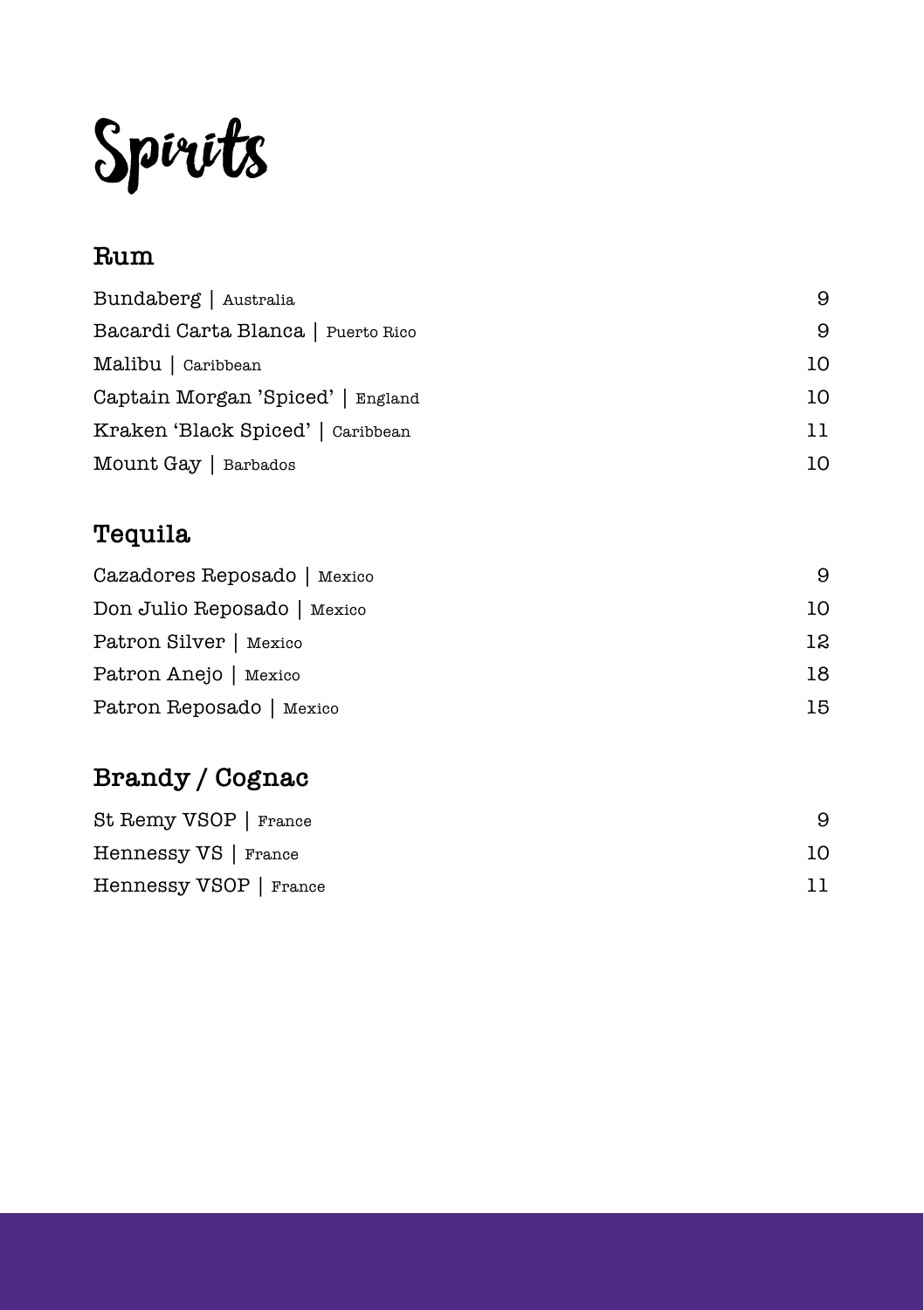

#### **Scotch / Whiskey · Blend**

| Dewars 12 Yr Old   Scotland           | 10 |
|---------------------------------------|----|
| Johnnie Walker Red   Scotland         | 9  |
| Canadian Club   Canada                | 10 |
| Jameson   Ireland                     | 10 |
| Johnnie Walker Black Label   Scotland | 11 |
| Johnnie Walker Green Label   Scotland | 14 |
| Johnnie Walker Blue Label   Scotland  | 28 |

#### **Scotch / Whiskey · Single Malt**

| Glenfiddich 12 Yr Old   Speyside, Scotland                | 12 |
|-----------------------------------------------------------|----|
| Glenfiddich 15 Yr Old   Speyside, Scotland                | 15 |
| -Macallan Triple Cask 12 Yr Old   The Highlands, Scotland | 15 |
| Glenfiddich 18 Yr Old   Speyside, Scotland                | 18 |

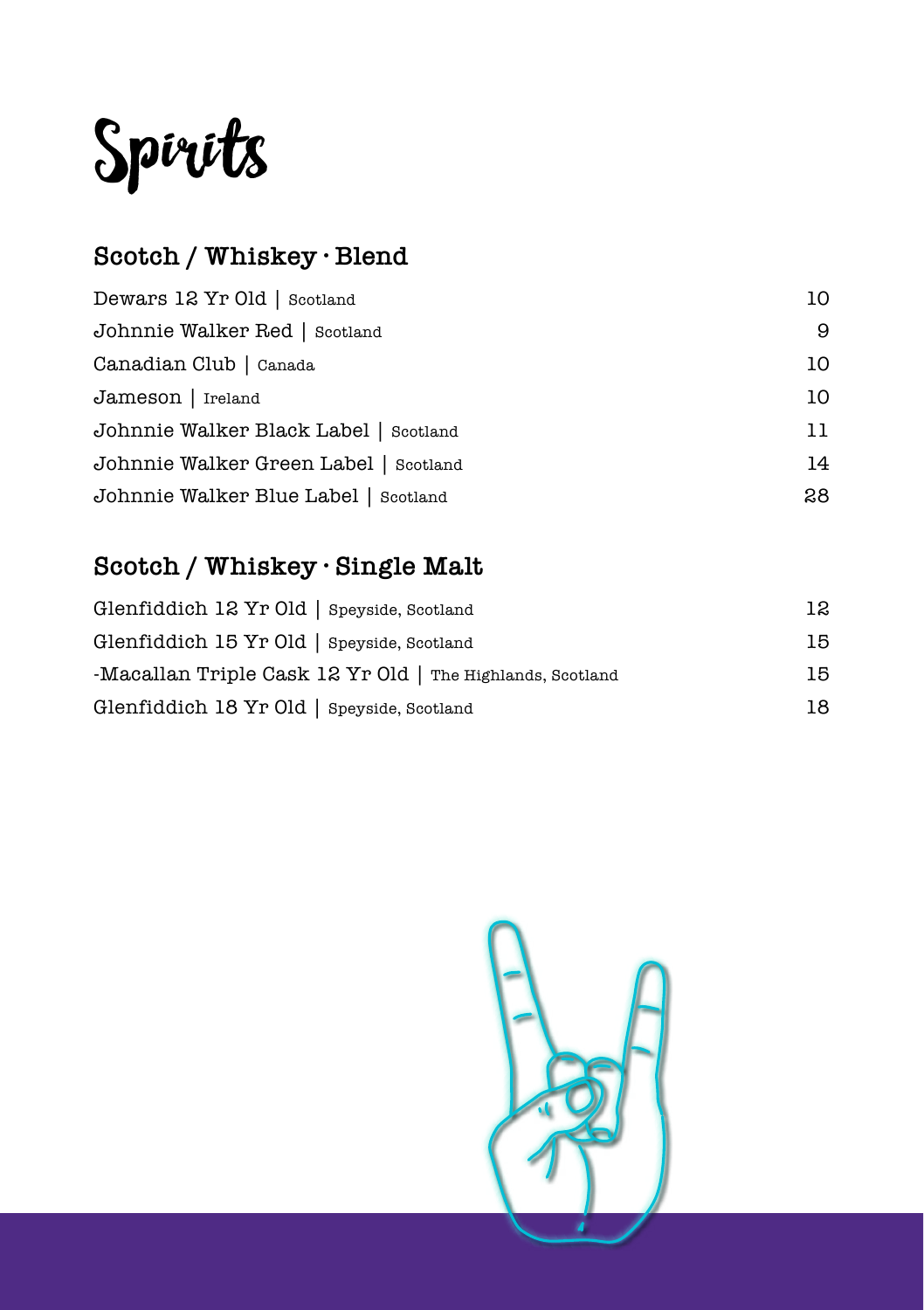**Coffee** 

## Tea

| Locale Coffee Roasters |     | T-Bar Tea           |   |
|------------------------|-----|---------------------|---|
| Cappuccino             | 4   | English Breakfast   | 4 |
| Latte                  | 4   | Green China Jasmine | 4 |
| Flat White             | 4   | Lemongrass & Ginger | 4 |
| Short Black            | 4   | Peppermint          | 4 |
| Long Black             | 4   | Chai                | 4 |
| Macchiato              | 4   | Earl Grey           | 4 |
| Hot Chocolate          | 4   |                     |   |
| Chai Latte             | 4   | Iced Teas           |   |
| Mocha                  | 4.5 | Peach               | 6 |
| Iced Latte             | 5   | Lemon               | 6 |

#### **Extra**

| Extra Shot  | .5 |
|-------------|----|
| Soy Milk    | .5 |
| Almond Milk | ı  |
| Mug         | .5 |
| Decaf       | .5 |
|             |    |

#### Flavours: 1

Mint | Caramel | Vanilla

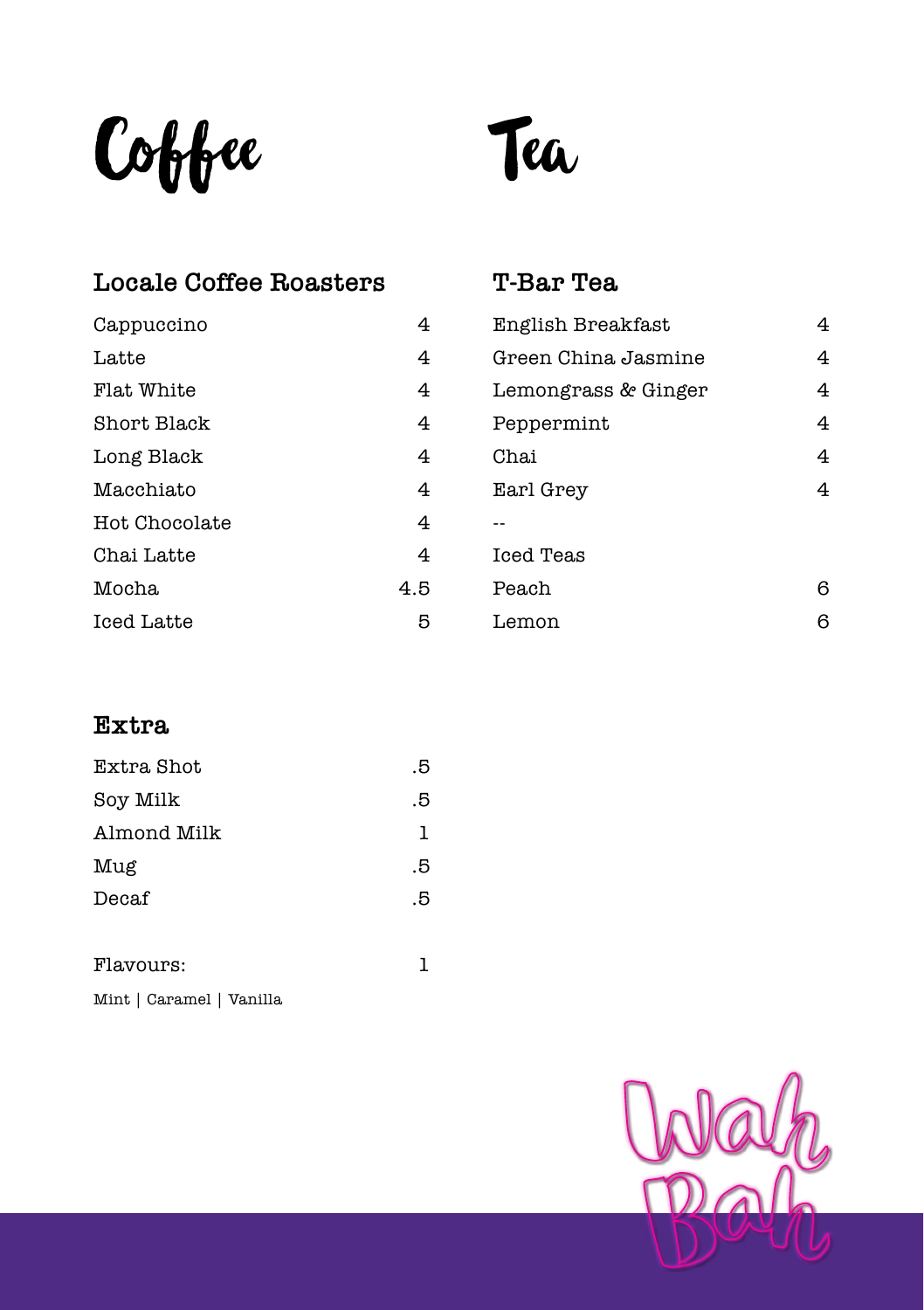Non-Alcoholic

| <b>Bottled Juice</b>                                                         | Pot | Sch. | Pint |
|------------------------------------------------------------------------------|-----|------|------|
| Orange   Apple Juice                                                         | 4   | 5    | 6    |
| Pineapple   Cranberry                                                        |     |      |      |
| Soft Drink                                                                   | Pot | Sch. | Pint |
| Coke   Coke No Sugar   Sprite   Lift<br>Raspberry   Tonic Water   Soda Water | 4   | 5    | 6    |
| Lemon, Lime & Bitters   Dry Ginger Ale                                       |     |      |      |
| Other                                                                        |     |      |      |
| Raspberry Lemonade                                                           |     |      | 6    |
| Bundaberg Ginger Beer   250mL Can                                            |     |      | 4    |
| 750mL Sparkling Mineral Water                                                |     |      | 8    |
| Red Bull   250mL Can                                                         |     |      | 6    |